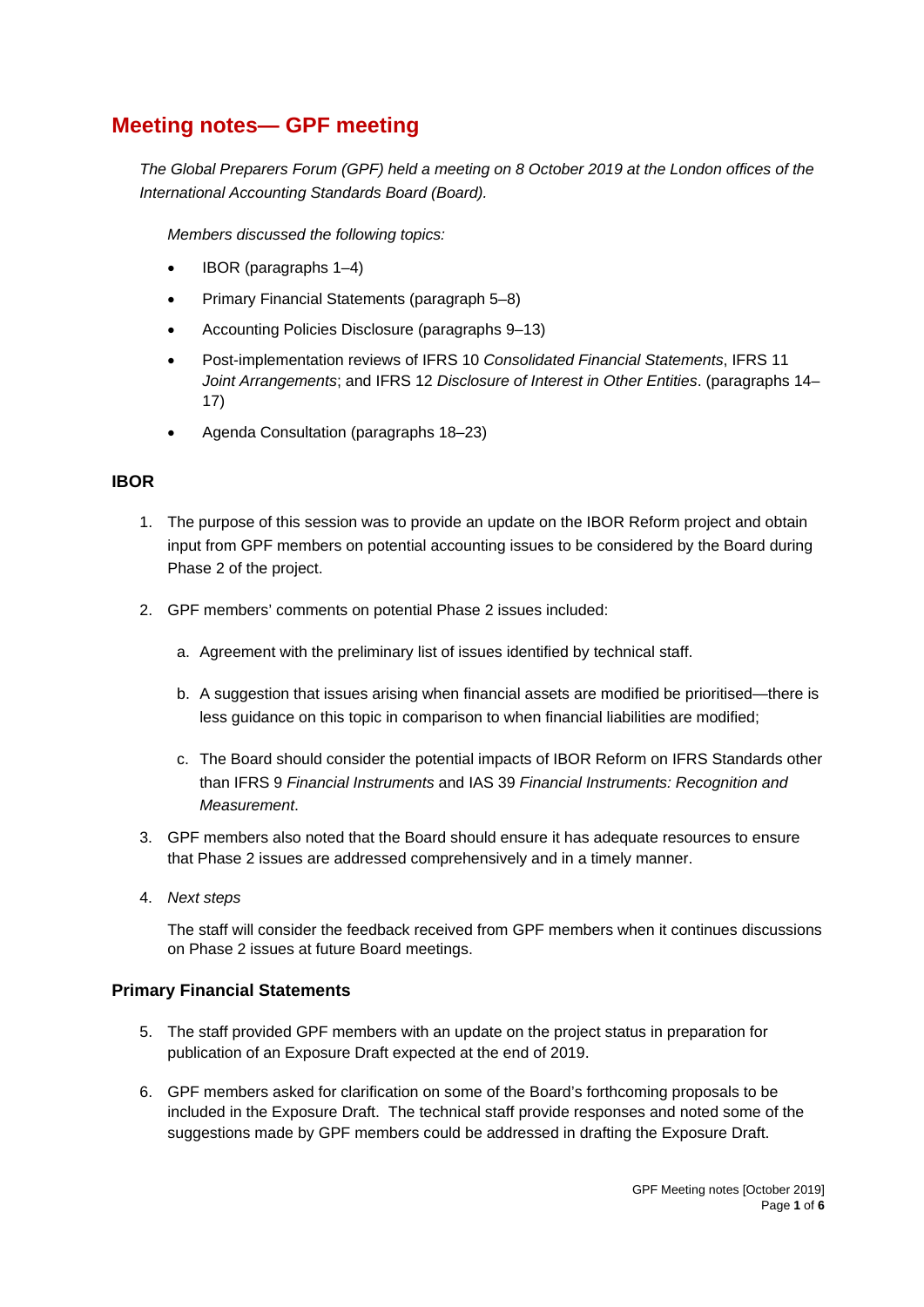- 7. GPF members' comments on the forthcoming proposals to be included in the Exposure Draft included:
	- a. The Board should be cautious about defining operating profit as a residual category of the statement of profit or loss. In their view, the residual approach to defining operating activities in IAS 7 *Statement of Cash Flows* results in some cash flows being treated as operating that are not operating in nature.
	- b. The share of profit or loss of integral associates and joint ventures should be classified in operating profit because, in their view, it is part of an entity's main business activities.
	- c. The proposed definition of 'unusual items' is too restrictive.
	- d. The requirement to disclose an analysis of expenses by nature adds complexity and would require accounting system changes.
	- e. Classifying interest income from cash and cash equivalents in the financing category of the statement of profit or loss and classifying interest received as an investing cash flow in the cash flow statement would not faithfully represent an entity's performance and cash flows.
- 8. *Next steps*

Many of the suggested clarifications will be included in the forthcoming Exposure Draft. The staff will continue discussion with GPF members after the Exposure Draft is published.

## **Accounting Policies Disclosure**

- 9. GPF members provided feedback on the Board's proposals in Exposure Draft Disclosure of Accounting Policies.
- 10. Some of the GPF members who commented expressed agreement with the proposal to require entities to disclose their 'material' accounting policies instead of their 'significant' accounting policies because the proposal would help preparers focus only on disclosing that information which is material to the financial statements. However, some members added that so-called 'boilerplate' disclosure can be useful to users of financial statements that are not familiar with the IFRS Standards, especially in emerging markets or where IFRS Standards are not the dominant set of accounting standards.
- 11. A few members suggested that the proposed new paragraph 117B of IAS 1 *Presentation of Financial Statements* should be clarified to help entities consider accounting policy disclosure of transactions, other events and conditions that may be material only by nature and not by size.
- 12. A few other members suggested that the Board clarify what is meant by the proposed new paragraph 117B(e) of IAS 1 as all accounting policy disclosures should already reflect how an entity has applied the IFRS Standards to that entity's specific circumstances.
- 13. *Next steps*

Feedback from the GPF members will be considered by the Board as part of the analysis on responses to the Exposure Draft in H1 2020.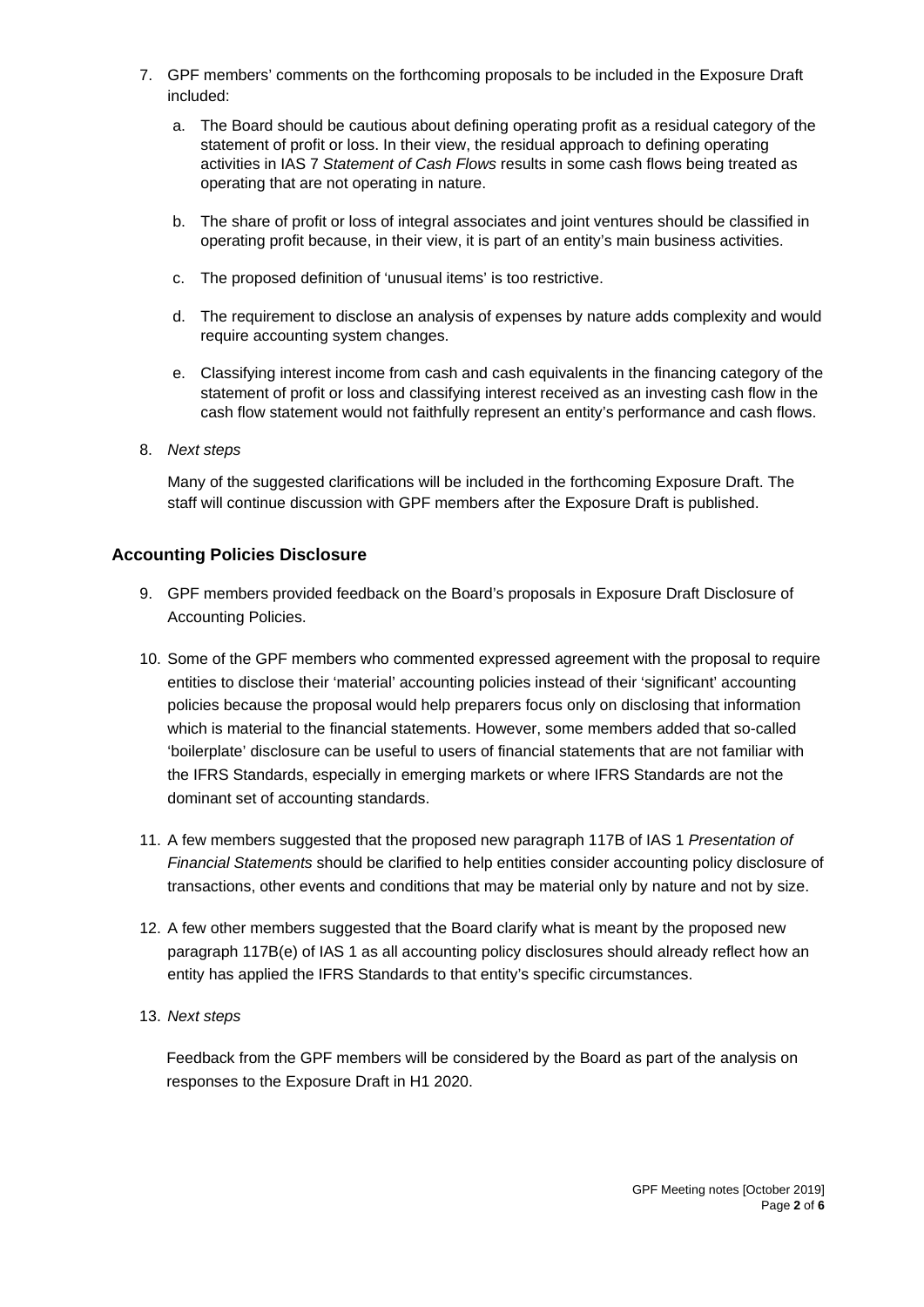## **Post-implementation reviews of IFRS 10** *Consolidated Financial Statements***, IFRS 11**  *Joint Arrangements* **and IFRS 12** *Disclosure of Interest in Other Entities*

- 14. GPF members shared views on the Post-implementation reviews (PIR) of IFRS 10 Consolidated Financial Statements, IFRS 11 *Joint Arrangements* and IFRS 12 *Disclosure of Interest in Other Entities*.
- 15. GPF members' comments on the implementation and application requirements of IFRS 10, included:
	- a. the definition of control should be consistent between IFRS 10, IFRS 15 *Revenue from Contracts* with Customers and IFRS 16 *Leases*.
	- b. 'the consolidation exemption for investment entities' is useful.
	- c. the judgement required to distinguish substantive rights from protective rights is a challenge, for example, when one party has the right to appoint the chief executive and operating officer and another party has the right to appoint the chief financial officer. The GPF member said the use of judgement in distinguishing rights creates ambiguity about control, making it difficult for an investor to assess who has control.
	- d. there is a perceived inconsistency between IAS 28 *Investments in Associates* and IFRS 10— relating to sale or contribution of assets between an investor and the investor's associate or joint venture.
- 16. GPF members commented on the implementation and application requirements of IFRS 11 and IFRS 12. GPF members' comments included:
	- a. the reference to 'other facts and circumstances' in classifying joint arrangements is too broad and its application is burdensome.
	- b. Example 3 in the Illustrative Examples of IFRS 11 requires a long and complex analysis. In the view of the GPF member who raised this comment, Example 3 does not work properly, and the analysis can result in similar structures being treated differently. The GPF member said the purpose of a joint arrangement is to collaborate with another partner and the accounting treatment should reflect that purpose.
	- c. the requirement to present summarised financial information of an associate or joint venture is a challenge when the associate or joint venture issues financial statements at a different date from the parent. The requirement may force the parent to disclose unaudited financial information.
	- d. the interaction between IFRS 11 and IFRS 16 *Leases* should be considered, as evidenced by the recent IFRS Interpretation Committee discussion about a lease arrangement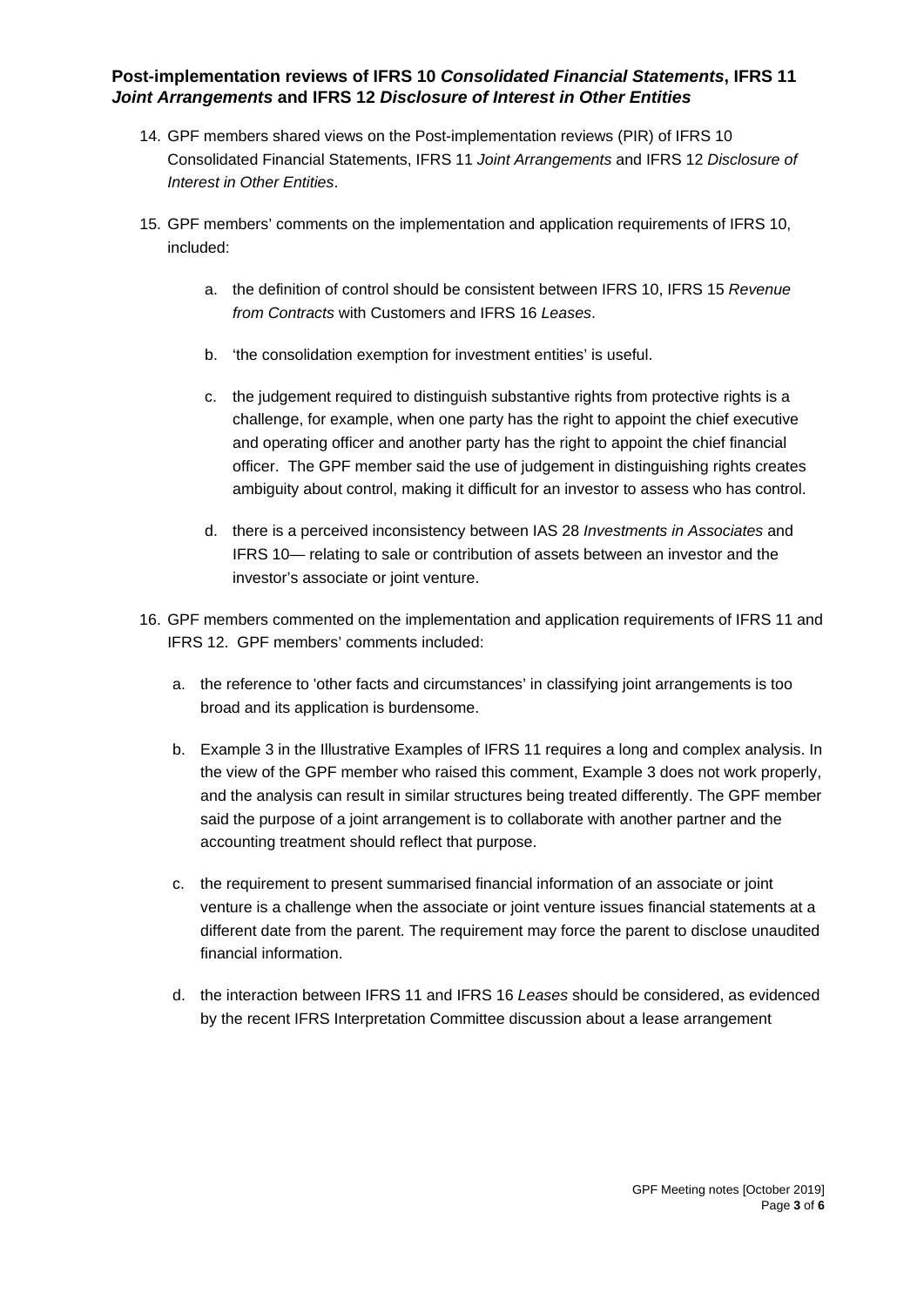between one of the joint operators and a third party when the leased asset is used by the joint operation.

- e. information disclosed about an entity's involvement with unconsolidated structured entities is considered by users to be excessive.
- 17. *Next steps*

In Phase 1 of the PIR, the technical staff will undertake outreach with stakeholders to collect information regarding IFRS 10, 11 and 12. At the end of Phase 1, the staff will present to the Board the suggested contents (questions) to be included in Request for Information for Phase 2 of the project.

## **Agenda Consultation**

- 18. The purpose of this session was to brief GPF members on the status of the 2020 *Agenda Consultation* and ask for their help in developing a Request for Information.
- 19. GPF members discussed:
	- a. high-level messages for the Board to consider during the agenda consultation (paragraph 19); and
	- b. suggestions for potential projects to include in the Request for Information for stakeholder comment (paragraphs 20-21).

#### **High-level messages**

- 20. The chair of the GPF introduced the discussion setting out the following positions, on which GPF members are aligned:
	- a. Preparers, in the view of the GPF, still prefer a stable platform, having undergone significant efforts to implement recently issued IFRS Standards. The GPF believes preparers would prefer not to see frequent changes to IFRS Standards, and they need to be convinced that the benefits of any changes exceed the costs.
	- b. A focus area of the Board's 2022-2026 Work Plan should be to simplify IFRS Standards for the benefit of preparers and users of financial statements. The GPF recommends that the Board should make IFRS Standards clearer and more understandable without adding too much costs for preparers. The GPF suggested that the number of issues the IFRS Interpretations Committee receives could be used as one of the indicators to determine which IFRS Standards might need simplifying.
	- c. A comprehensive project on intangibles would be welcomed by the GPF—see specific suggestions in paragraph 21a. Such a project would be a headline project for the Board's 2022-2026 Work Plan. The GPF acknowledges, however, that it would be a tricky project. If asked to choose, the GPF believes that the preparer community would most likely prioritise simplifying IFRS Standards over a project on intangibles.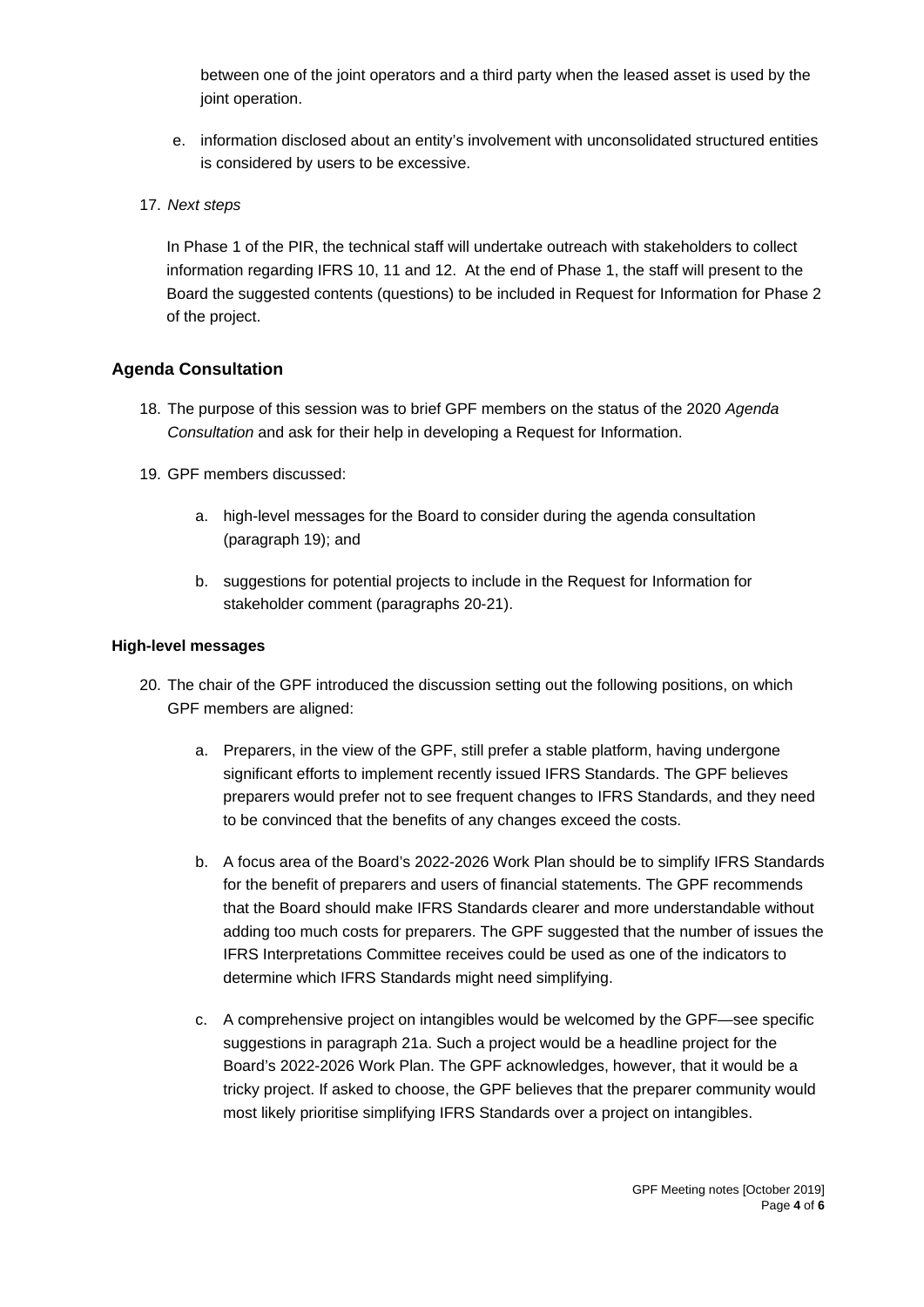## **Suggestions for potential projects**

- 21. GPF members were asked, in advance of the meeting, to suggest up to three new potential projects to include in the Request for Information for stakeholder comment[—see Agenda Paper](https://www.ifrs.org/-/media/feature/meetings/2019/october/gpf/ap6a-suggestions-for-potential-projects.pdf)  [6A.](https://www.ifrs.org/-/media/feature/meetings/2019/october/gpf/ap6a-suggestions-for-potential-projects.pdf) At the meeting, GPF members discussed those potential projects, explaining the problem and their importance. The following potential projects were discussed:
	- a. A comprehensive project on the accounting for intangibles; that is, a project that would explore the definition, recognition, measurement and disclosures of intangible assets. GPF members suggesting this project expressed concerns that intangible assets that are important to a company's financial position are currently not recognised on the statement of financial position. Consequently, they proposed a project to assess which intangibles should be recognised and to address differences between internallygenerated and acquired intangibles. However, a few other GPF members said that need for such a project would vary across industry groups. These members expressed concerns about measurement uncertainty and asked the Board to consider the costbenefit of such a project.
	- b. A project to fundamentally review the requirements in IAS 7 *Statement of Cash Flows*. GPF members suggesting this project said that IAS 7 does not accurately reflect how they operate their company and suggested that free cash flows used by management might provide more useful information to users. However, other members disagreed and said the IAS 7 cash flow statement is useful to users and reflects how they review cash flows internally. Consequently, these members cautioned against making changes to IAS 7.
	- c. A project that fundamentally reviews the accounting requirements in IAS 29 *Financial Reporting in Hyperinflationary Economies*. GPF members suggesting this project said that IAS 29 is challenging to apply and can provide results that are not useful to users as it fails to accurately reflect an entity's financial position. One member added that this situation is especially pronounced when the parent company in a non-hyperinflationary economy consolidates a subsidiary in a hyperinflationary economy. One of these members suggested that the US GAAP requirement for this topic could be considered as a potential solution. Members said that such a project should be considered first before any project about extending the scope of IAS 29 to cover economies subject to high inflation.
	- d. A project that either amends IAS 16 *Property, Plant and Equipment* or introduces a new Standard to allow accretion of value for appreciating assets, for example, artificial intelligence systems. The GPF member suggesting this project said that the asset value of such systems will increase, rather than decrease, over time as companies learn more about them.
	- e. A narrow-scope project to clarify the discount rate to be used in discounting postemployment benefit obligations under IAS 19 Employee Benefits in the absence of a